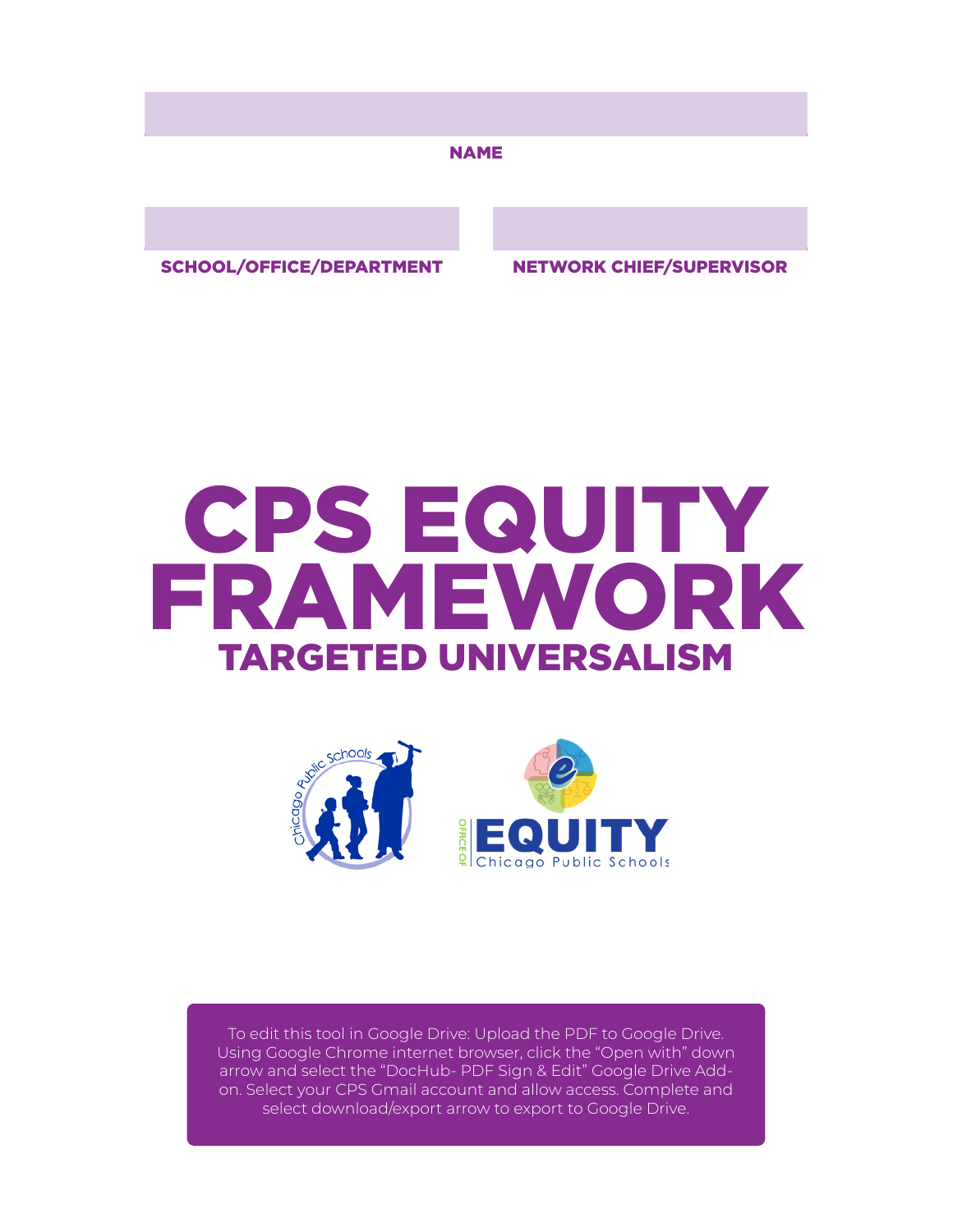# TARGETED UNIVERSALISM TOOL 02

## GETTING STARTED

**What:** [Targeted Universalism](https://equity.cps.edu/equity-framework/equity-in-cps/targeted-universalism) is an approach to equity work that recognizes groups of people who have differing needs and require specific supports to reach the same goal

**Why:** The purpose of this summative tool is to set goals, identify needs, and create plans for student groups unique to your setting- classroom, school, program, or event.

**Who:** This tool has multiple users: teachers, school teams, school leaders, community-based organizations, etc.

**When:** The Targeted Universalism Tool supports school planning at multiple levels. Teachers can use the tool to plan for instructional strategies for small groups. Content teams can use the tool to design curriculum and plan for use of instructional time. School leaders can use the tool to design and advocate for programs needed to accelerate learning.

#### **Pre-work:** Brainstorm

**What is essential for everyone to know?**

**What does student success look like?**

#### **[Suggested Data Sources](https://docs.google.com/presentation/d/14iE97GgJ2qxyq9ESJUA07GUngpiLSEifXX9gb7Cs6ok/edit#slide=id.g8070761a17_0_2)**

**What are essential areas of critical need?**

**What does the student experience look like at your school?**

### Part 1 GOAL SETTING + PURPOSE STATEMENT



Aim for an ambitious goal knowing that student needs vary, and student groups farthest from the goal may need more access, intervention, or opportunity.

- Review student data
- Select the same goal for all students to meet (vision portal goals).



Set a purpose for your work:

- Think of outcomes & possibilities when all students achieve the goal.
- Write a 1-2 sentence statement
- Share, validate, & refine with school community (cps.edu/equity/Documents/ equity-tools.pdf).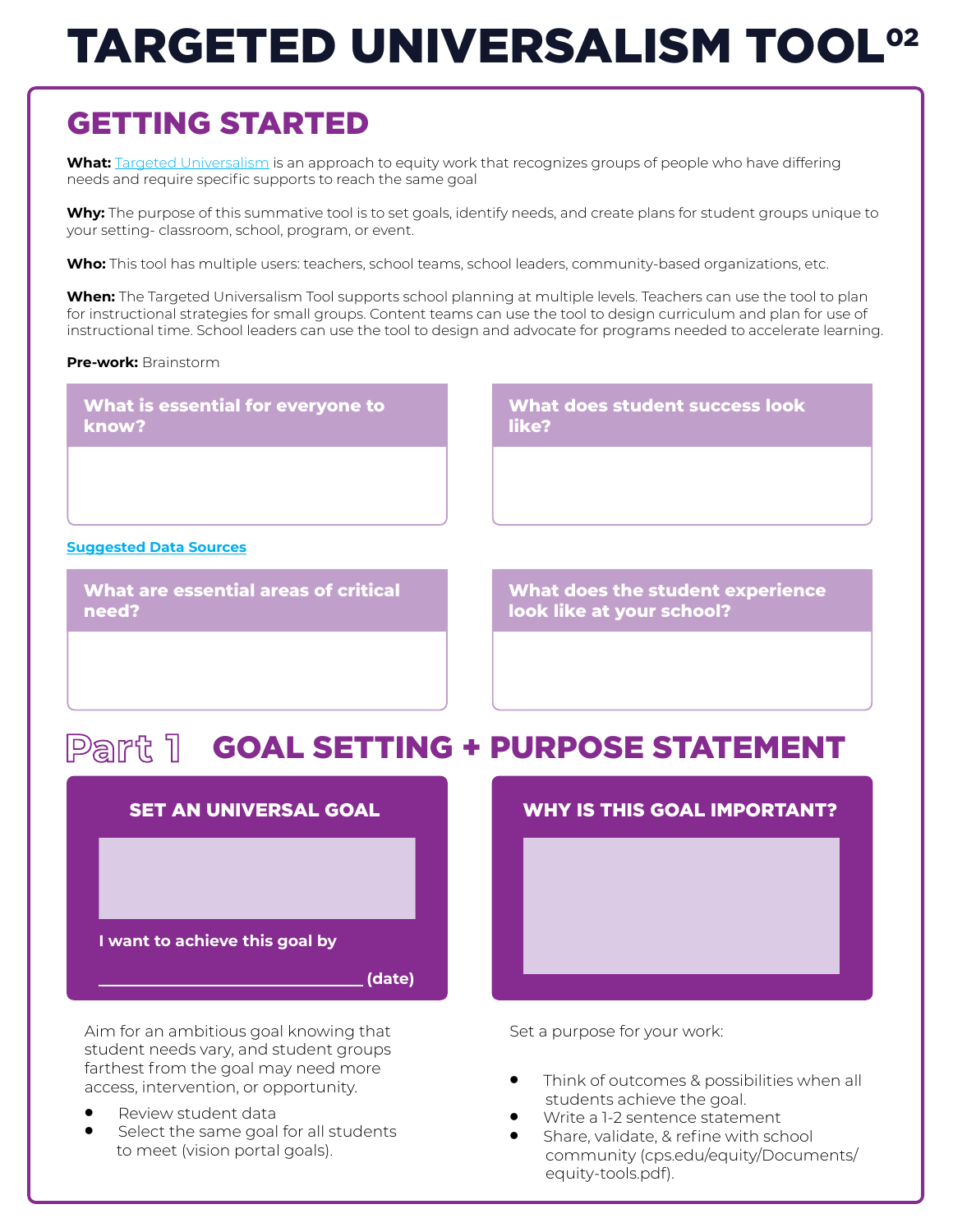#### TARGETED UNIVERSALISM TOOL 03

[Targeted Universalism](https://equity.cps.edu/equity-framework/equity-in-cps/targeted-universalism) is an approach to equity work that recognizes groups of people have differing needs and require specific supports to reach the same goal. The purpose of this summative tool is to set goals, identify needs, and create plans for student groups unique to your setting- classroom, school, program, or event. This tool has multiple users: teachers, school teams, school leaders, community-based organizations, etc.

## Part 2 MEASURE OVERALL POPULATION

**\_\_\_\_\_\_\_\_\_\_\_\_\_\_\_\_\_\_\_\_\_\_\_\_\_\_\_\_\_\_\_ average of student population meeting the goal. This average represents the current state of all student groups.**

## Part **3 Youth Status at a Glance**

Because the goal is the same, student group(s) can be organized by any student characteristics: student groups by race, gender, learning styles, generation (newcomer, 1st generation, etc.), newly enrolled, and youth with signs of trauma. Student groups could also be determined by their connection to services such as students with Individual Education Plans (IEPs), English Language Learning, Speech & Language Learning, Functional Behavior Plans, etc.

- List student groups.
- Calculate the average of the student groups.
- Record the calculated averages in the baseline boxes.
- Record the universal goal for each student group.

#### STUDENT GROUP A

| Baseline & | <b>Goal</b> |  |
|------------|-------------|--|
|            |             |  |
|            |             |  |
|            |             |  |
|            |             |  |
|            |             |  |
|            |             |  |
|            |             |  |
|            |             |  |

#### STUDENT GROUP B



#### STUDENT GROUP C

| <b>Baseline</b> & | <b>Goal</b> |  |
|-------------------|-------------|--|
|                   |             |  |
|                   |             |  |
|                   |             |  |
|                   |             |  |
|                   |             |  |
|                   |             |  |
|                   |             |  |
|                   |             |  |
|                   |             |  |

#### STUDENT GROUP D



#### STUDENT GROUP E

| <b>Baseline</b> | $\mathbf{a}$ | <b>Goal</b> |  |
|-----------------|--------------|-------------|--|
|                 |              |             |  |
|                 |              |             |  |
|                 |              |             |  |
|                 |              |             |  |
|                 |              |             |  |
|                 |              |             |  |
|                 |              |             |  |
|                 |              |             |  |
|                 |              |             |  |

#### STUDENT GROUP F

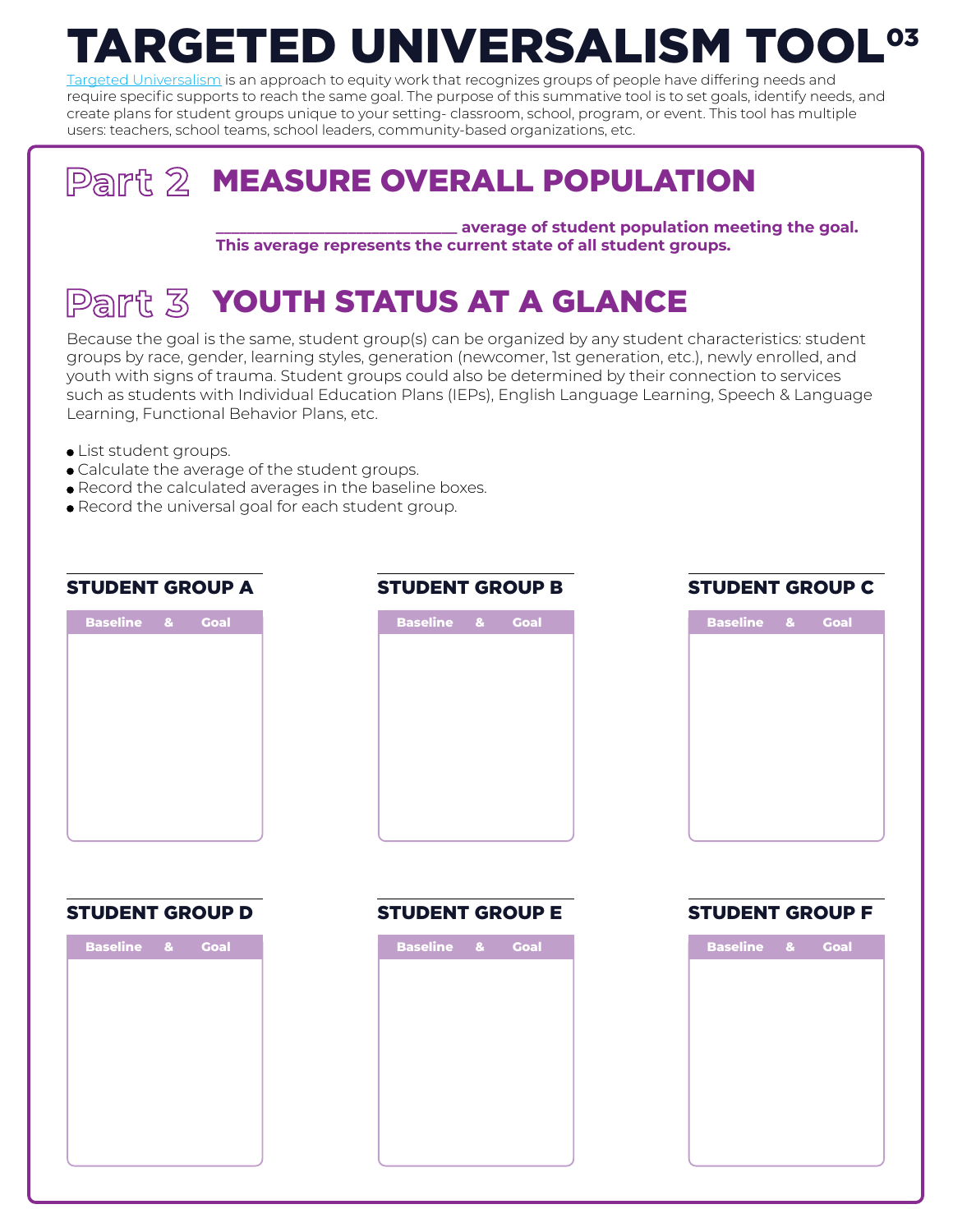# TARGETED UNIVERSALISM TOOL 04

## Part 4 BUILD UNDERSTANDING OF GROUPS

To develop targeted strategies to support the achievement of student groups, leaders need to identify and change structures and other factors prohibiting student groups' process towards the goal. Listening to students and caregivers of each group builds understanding of the student experience. Duplicate this page to plan for each student group.

|                                                                                                                     |                 |             | STUDENT GROUP __ STUDENT GROUP __ STUDENT GROUP __ |             |                 |             |
|---------------------------------------------------------------------------------------------------------------------|-----------------|-------------|----------------------------------------------------|-------------|-----------------|-------------|
|                                                                                                                     | <b>Baseline</b> | <b>Goal</b> | <b>Baseline</b>                                    | <b>Goal</b> | <b>Baseline</b> | <b>Goal</b> |
| <b>Reflect</b><br>How do you<br>think this group<br>describes their<br>experience in<br>school? How do<br>you know? |                 |             |                                                    |             |                 |             |
| <b>Listen</b><br>What do their<br>caregivers say they<br>need to achieve<br>the goal? Refer to<br>SIP.              |                 |             |                                                    |             |                 |             |
| <b>Consult students.</b><br><b>What do students</b><br>need? What ideas<br>do they have?<br>Refer to SIP.           |                 |             |                                                    |             |                 |             |
| <b>Collaborate /</b><br><b>Empower.</b><br><b>What targeted</b><br>strategies might<br>work?                        |                 |             |                                                    |             |                 |             |